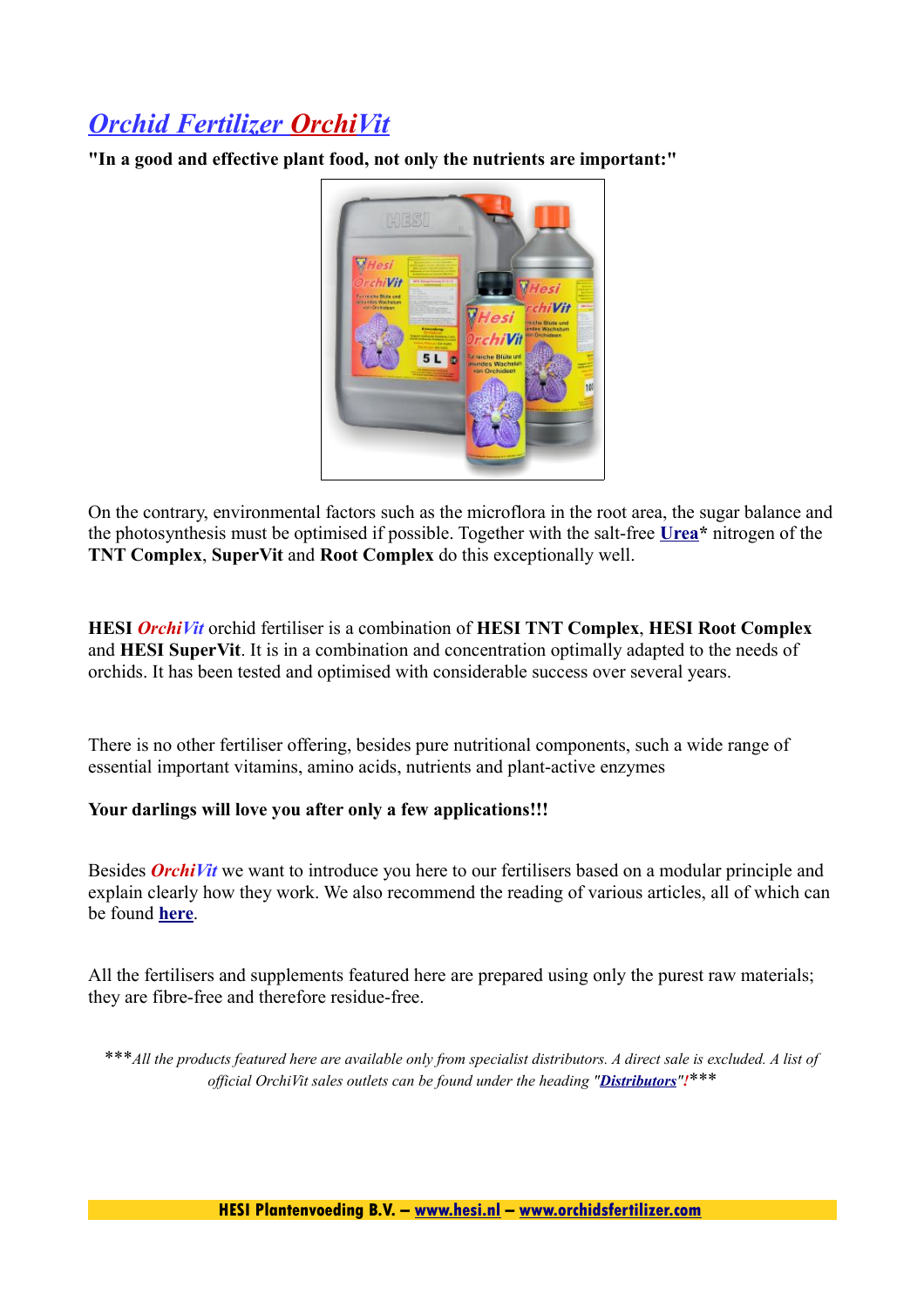

However, experts in the field of orchid breeding always tend to fall back on the modular system. But since hobby breeders and beginners cannot always respond optimally to the needs of the orchids, *OrchiVit* is the better alternative in most cases.

Best regards

Your HESI OrchiVit Te

# **Hesi** *OrchiVit* **- complete orchid fertiliser**

### **gently to the plant & strong in effect**

HESI **OrchiVit** is a combination of nutrients, trace minerals and extra vital nutrients. HESI **OrchiVit** ensures rapid growth and profuse flowering.

The **extra vital nutrients** improve the metabolism and the photosynthesis and boost the development of a healthy microflora for the optimal absorption of nutrition.